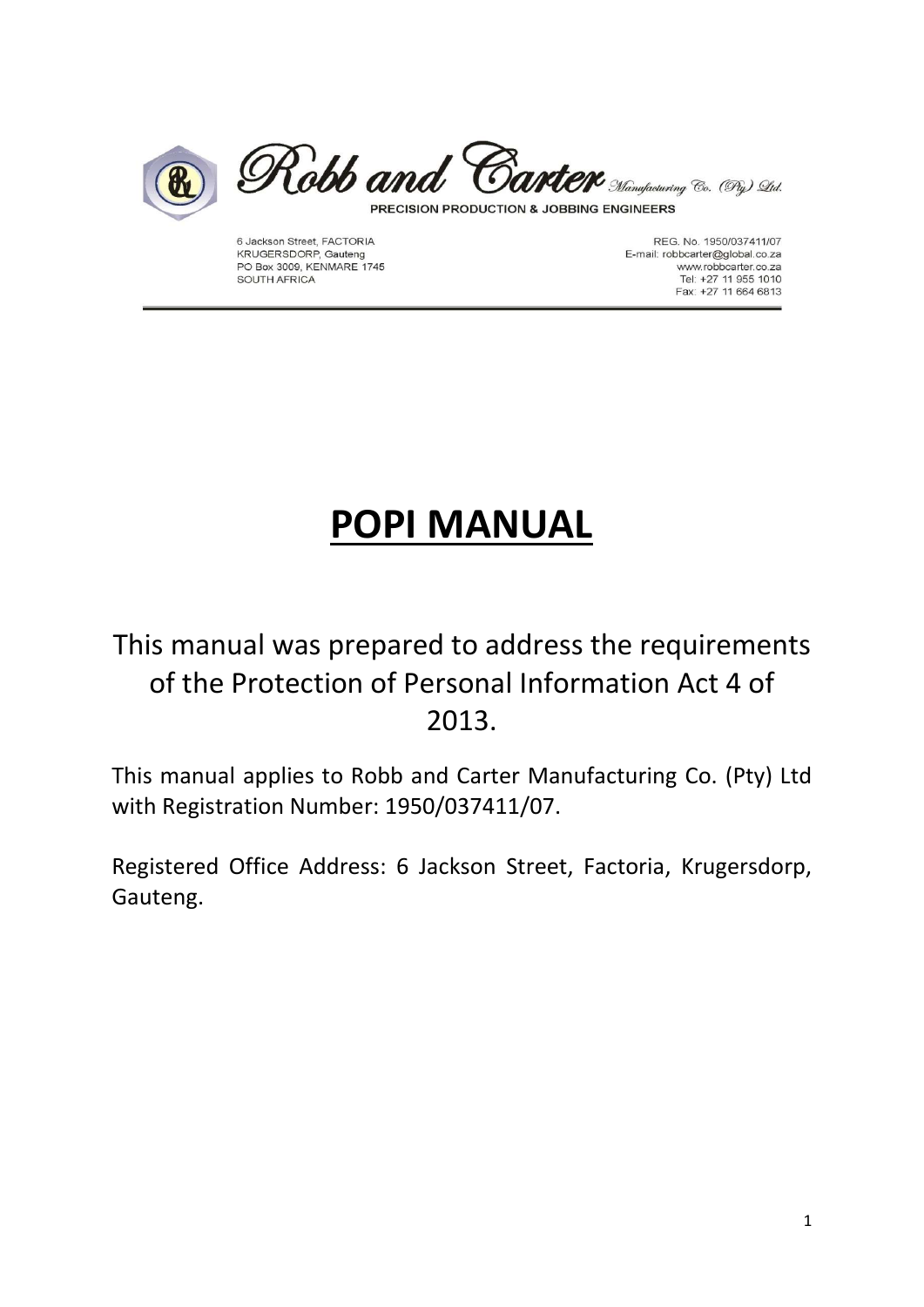## INDEX

|     | <b>Description of Chapter</b>                                                                            | <b>Pages</b>   |
|-----|----------------------------------------------------------------------------------------------------------|----------------|
| 1.  | <b>INTRODUCTION</b>                                                                                      | 3              |
| 2.  | <b>CONDITIONS FOR THE LAWFUL PROCESSING OF PERSONAL INFORMATION</b>                                      | 4              |
| 3.  | THE PURPOSE OF THE PROCESSING OF PERSONAL INFORMATION                                                    | 5              |
| 4.  | CATEGORIES OF DATA SUBJECTS AND THE PERSONAL INFORMATION RELATING<br><b>THERETO</b>                      | 6              |
| 5.  | CATEGORIES OF RECIPIENTS OF PERSONAL INFORMATION                                                         | $\overline{7}$ |
| 6.  | APPOINTMENT OF INFORMATION OFFICER AND DEPUTY INFORMATION OFFICERS                                       | 8              |
| 7.  | REGISTRATION AND CONTACT DETAILS OF CURRENT INFORMATION OFFICER AND<br><b>DEPUTY INFORMATION OFFICER</b> | 9              |
| 8.  | CROSS-BORDER FLOWS OF PERSONAL INFORMATION                                                               | 10             |
| 9.  | <b>DESCRIPTION OF INFORMATION SECURITY MEASURES</b>                                                      | $11 - 12$      |
| 10. | CONSENT TO THE PROCESSING OF PERSONAL INFORMATION BY A DATA SUBJECT                                      | 13             |
| 11. | OBJECTION TO THE PROCESSING OF PERSONAL INFORMATION BY A DATA SUBJECT                                    | 14             |
| 12. | REQUEST FOR CORRECTION OR DELETION OF PERSONAL INFORMATION                                               | 15             |
| 13. | APPLICATION FOR THE CONSENT OF A DATA SUBJECT FOR THE PURPOSE OF<br><b>DIRECT MARKETING</b>              | 16             |
| 14. | <b>SECURITY BREACHES</b>                                                                                 | 17             |
| 15. | COMPLAINTS REGARDING INTERFERENCE WITH THE PROTECTION OF PERSONAL<br><b>INFORMATION</b>                  | 18             |
| 16. | OFFENCES AND PENALTIES                                                                                   | 19             |
|     | <b>LIST OF APPENDICES</b>                                                                                | 20             |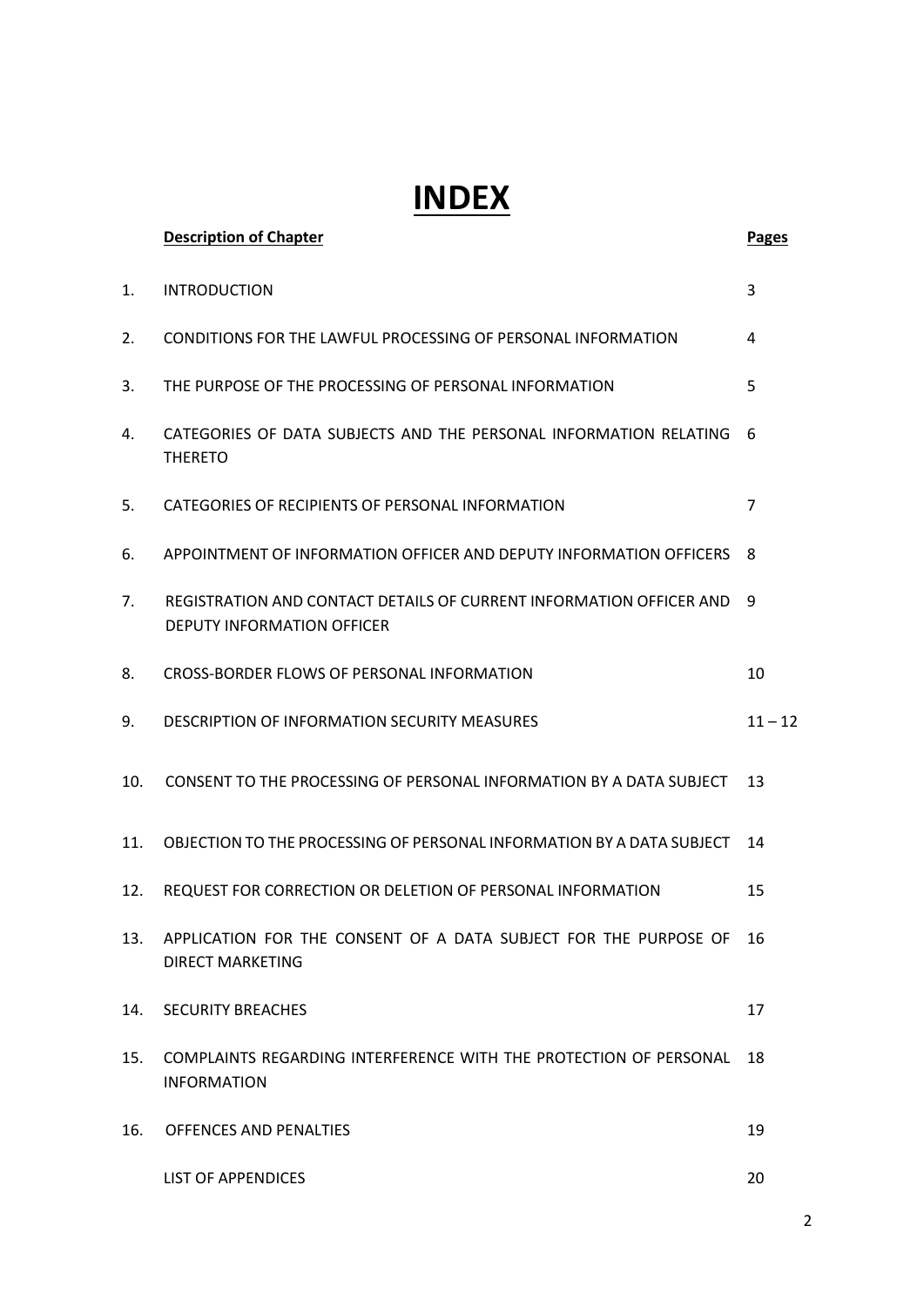#### PROTECTION OF PERSONAL INFORMATION ACT

#### 1. INTRODUCTION

- 1.1.The Protection of Personal Information Act (POPI) is intended to balance 2 competing interests. These are:
	- Our individual constitutional rights to privacy (which requires our personal information to be protected); and
	- The needs of our society to have access to and to process (work with) our personal information for legitimate purposes, including the purpose of doing business.
- 1.2.This Compliance Manual sets out the framework for ROBB AND CARTER's compliance with POPI.
- 1.3.Where reference is made to the "processing" of personal information, this will include any activity in which the information is worked with, from the time that the information is collected, up to the time that the information is destroyed, regardless of whether the information is worked with manually, or by automated systems.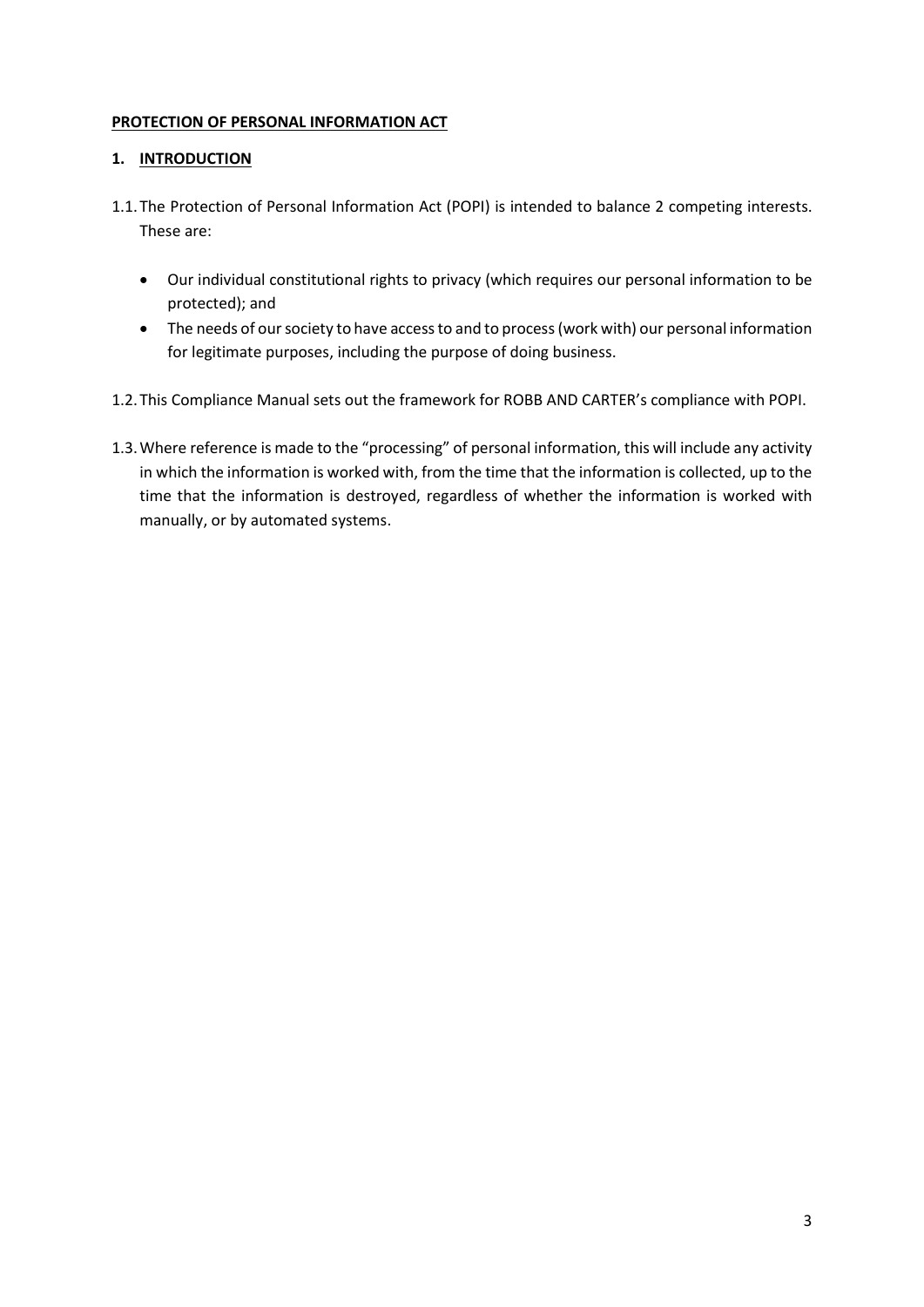#### 2. CONDITIONS FOR THE LAWFUL PROCESSING OF PERSONAL INFORMATION

- 2.1.Chapter 3 of POPI provides for the minimum Conditions for Lawful Processing of Personal Information by a Responsible Party. These conditions may not be derogated from unless specific exclusions apply as outlined in POPI.
- 2.2.Below is a description of the eight Conditions for Lawful Processing as contained in POPI:
- 2.2.1. Accountability the Responsible Party has an obligation to ensure that there is compliance with POPI in respect of the Processing of Personal Information.
- 2.2.2. Processing limitation Personal Information must be collected directly from a Data Subject to the extent applicable; must only be processed with the consent of the Data Subject and must only be used for the purposes for which it was obtained.
- 2.2.3. Purpose specification Personal Information must only be processed for the specific purpose for which it was obtained and must not be retained for any longer than it is needed to achieve such purpose.
- 2.2.4. Further processing limitation further processing of Personal Information must be compatible with the initial purpose for which the information was collected.
- 2.2.5. Information quality the Responsible Party must ensure that Personal Information held is accurate and updated regularly and that the integrity of the information is maintained by appropriate security measures.
- 2.2.6. Openness there must be transparency between the Data Subject and the Responsible Party.
- 2.2.7. Security safeguards a Responsible Party must take reasonable steps to ensure that adequate safeguards are in place to ensure that Personal Information is being processed responsibly and is not unlawfully accessed.
- 2.2.8. Data Subject participation the Data Subject must be made aware that their information is being processed and must have provided their informed consent to such processing.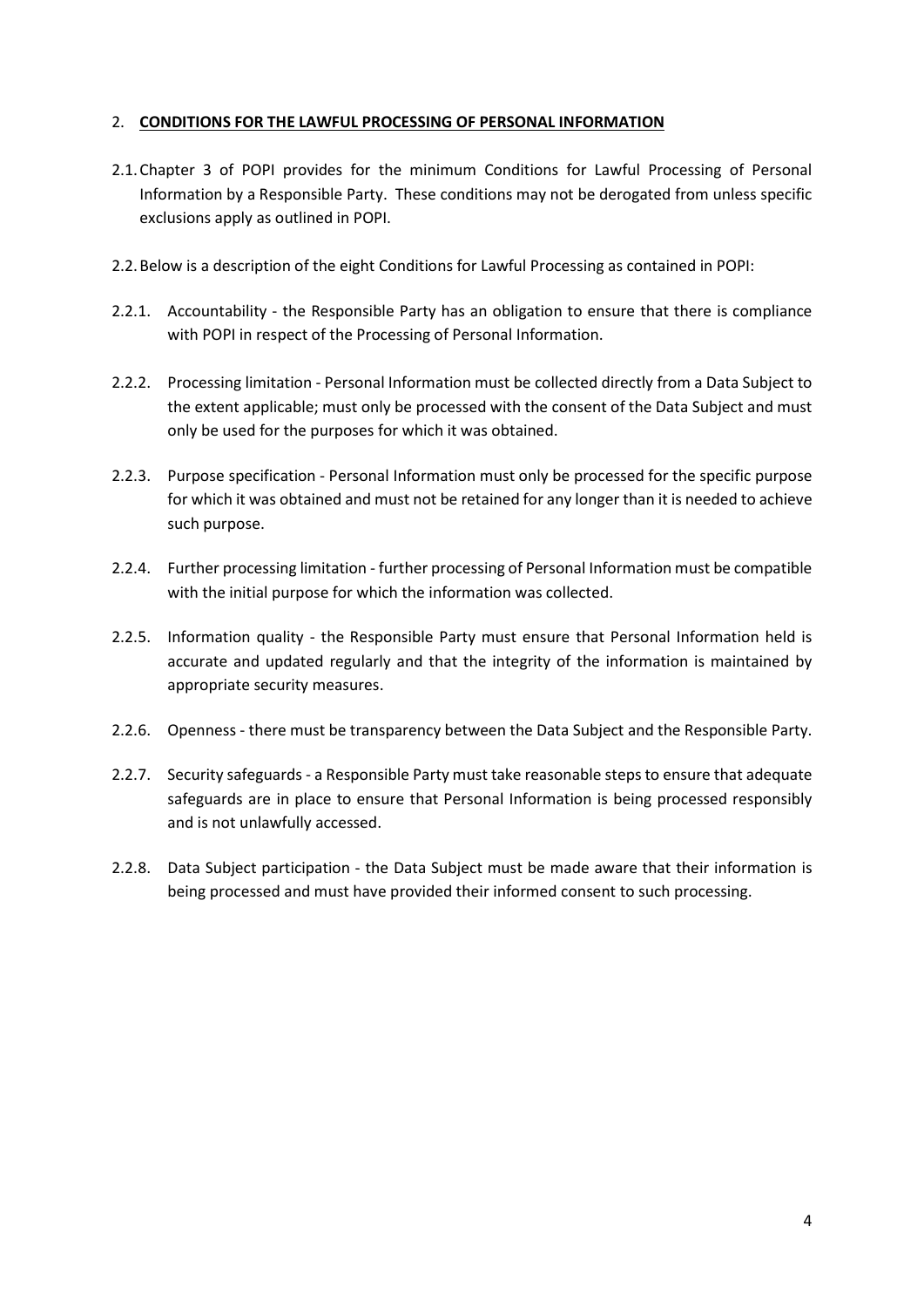#### 3. THE PURPOSE OF THE PROCESSING OF PERSONAL INFORMATION

- 3.1.As outlined above, Personal Information may only be Processed for a specific purpose.
- 3.2.The purposes for which ROBB AND CARTER Processes, or will Process Personal Information, is set out hereunder:
	- 3.2.1. Administration.
	- 3.2.2. Rendering services in accordance with contractual agreements concluded with customers.
	- 3.2.3. Staff administration.
	- 3.2.4. Compliance with Tax-related legislation.
	- 3.2.5. Keeping accounts of records.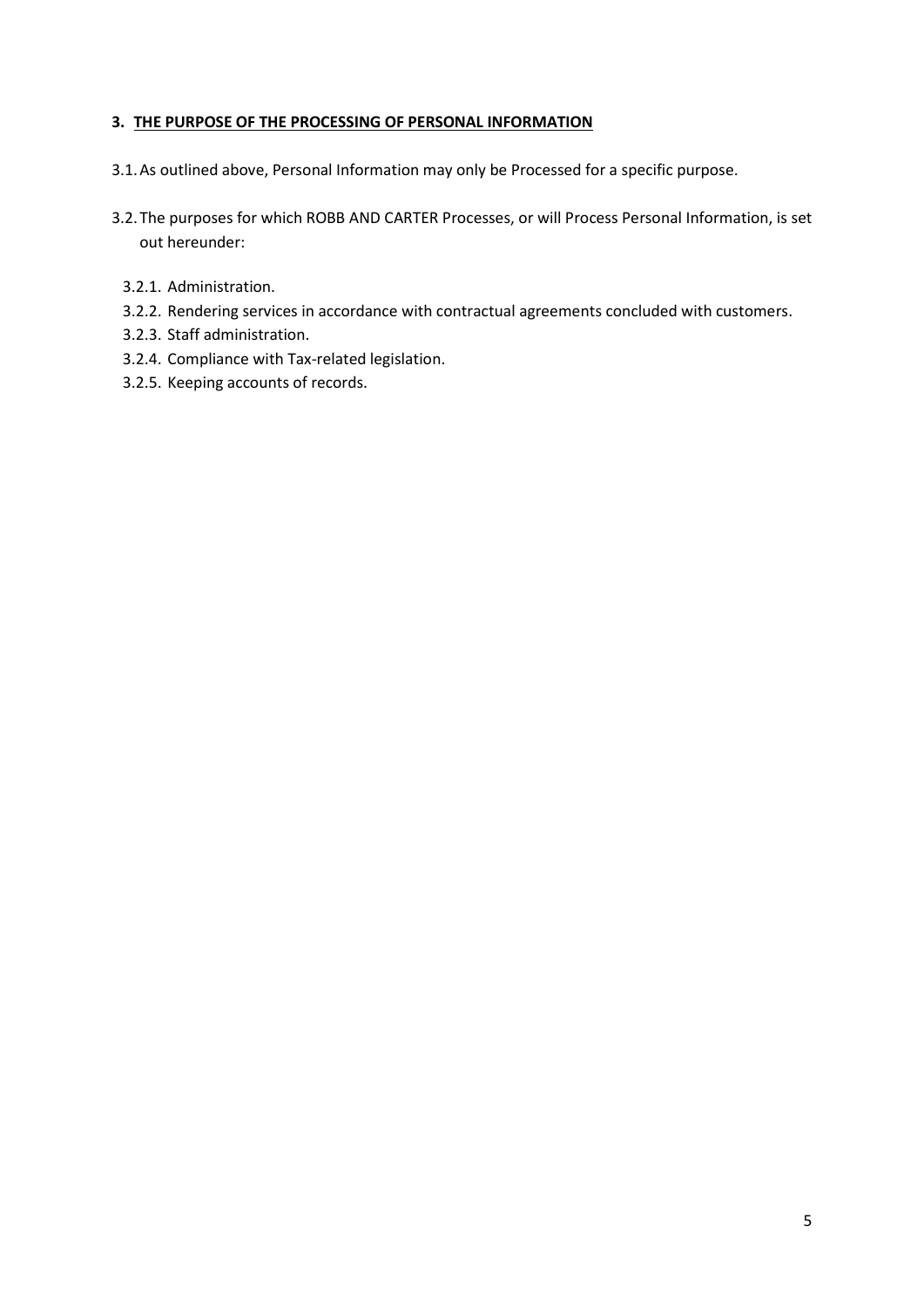#### 4. CATEGORIES OF DATA SUBJECTS AND THE PERSONAL INFORMATION RELATING THERETO

4.1.As per section 1 of POPI, a Data Subject may either be a natural or a juristic person.

4.2.The table hereunder sets out the various categories of Data Subjects that ROBB AND CARTER engages with and the types of Personal Information relating to each data subject:

| <b>Entity Type</b>                     | <b>Personal Information Processed</b>                                                                                                                                                                                                                                                                                              |  |
|----------------------------------------|------------------------------------------------------------------------------------------------------------------------------------------------------------------------------------------------------------------------------------------------------------------------------------------------------------------------------------|--|
| <b>Customers: Natural Persons</b>      | Names; contact details; physical and postal addresses; date<br>of birth; ID number; tax related information; nationality;<br>gender; confidential correspondence.                                                                                                                                                                  |  |
| Customer – Juristic Persons / Entities | Names of contact persons; name of legal entity; physical and<br>postal address and contact details; financial information;<br>registration number; founding documents; tax related<br>information; authorised signatories; beneficiaries; ultimate<br>beneficial owners; shareholding information;<br><b>BBBEE</b><br>information. |  |
| <b>Contracted Service Providers</b>    | Names of contact persons; name of legal entity; physical and<br>postal address and contact details; financial information;<br>registration number; founding documents; tax related<br>information; authorised signatories; beneficiaries; ultimate<br>beneficial owners; shareholding information;<br><b>BBBEE</b><br>information. |  |
| Employees / Directors                  | Gender; pregnancy; marital status; colour, race; age;<br>language; education information; financial information;<br>employment history; ID number; physical and postal<br>address; contact details; opinions; criminal record; well-<br>being.                                                                                     |  |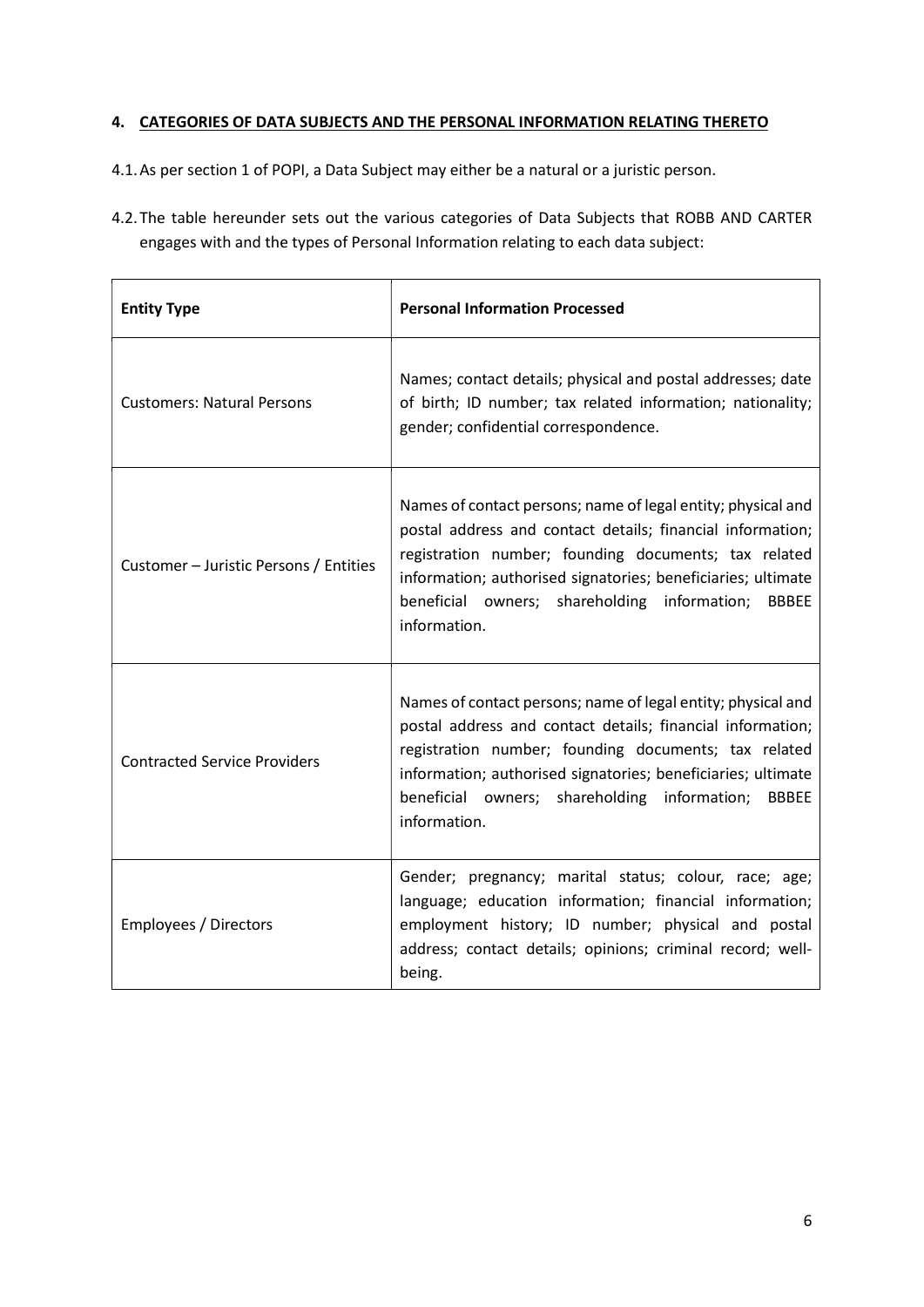#### 5. CATEGORIES OF RECIPIENTS OF PERSONAL INFORMATION

- 5.1.ROBB AND CARTER may disclose personal information to its service providers, vendors and suppliers who are involved in the delivery of products or services to it or in compliance with other legislative obligations.
- 5.2.Agreements have been put in place to ensure that all service providers, vendors and suppliers comply with the privacy and protection of personal information requirements as contained in the Act.
- 5.3.In order to ensure this protection, the Protection of Personal Information Agreement and Consent Declaration attached to this manual as APPENDIX C must be completed by each service provider, vendor or supplier and submitted to the Information Officer.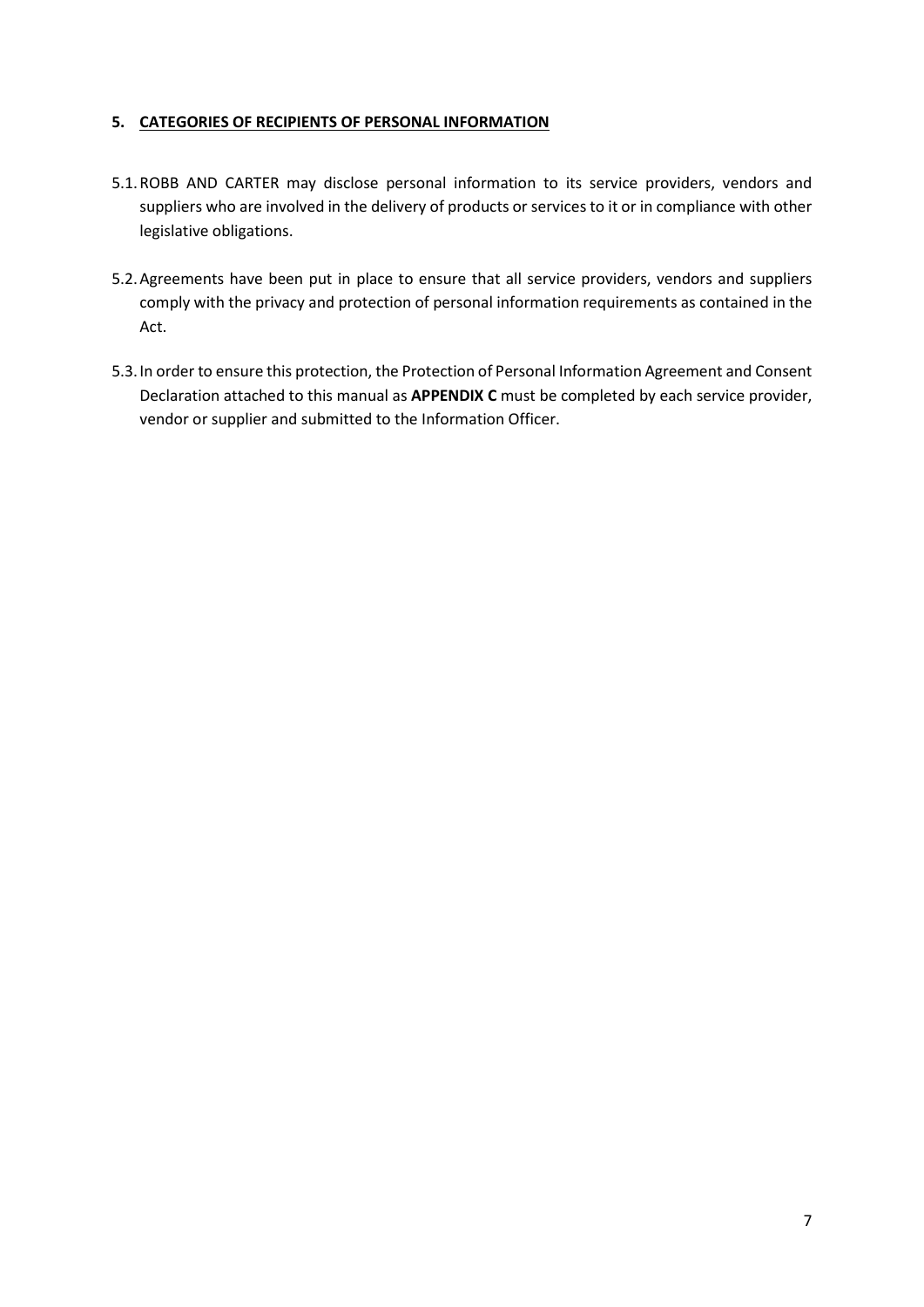#### 6. APPOINTMENT OF INFORMATION OFFICER AND DEPUTY INFORMATION OFFICERS

- 6.1.The responsibilities of the Information Officer are set out in section 55 of the Act and accompanying regulations.
- 6.2.The Information Officer (and the deputy officer(s)) are responsible for:
	- 6.2.1. Encouraging compliance with the conditions of the lawful processing of personal information within the entity;
	- 6.2.2. Dealing with any and all requests that are made to the entity with regards to the Act;
	- 6.2.3. Working with the Information Regulator in relation to any investigations that are conducted in relation to the entity;
	- 6.2.4. Ensuring that the entity complies with the provisions of the Act; and
	- 6.2.5. Any other responsibility as may be prescribed by the Act.
- 6.3.It is obligatory in terms of the Act to register an Information Officer, and any Deputy Information Officers, with the Information Regulator before they may take up their duties in terms of the Act.
- 6.4.The regulator has created an electronic platform in the form of an Information Officer Registration Portal on their website which may be accessed at the following link: https://justice.gov.za/inforeg/portal.html
- 6.5.In order to register the Information Officer, and any Deputy Information Officers, the form attached to this manual as APPENDIX A must be completed and submitted to the Information Regulator using the Online Portal described above.
- 6.6.In the event that a new Information Officer, or a new Deputy Information Officer, is appointed, his or her name and contact details must be updated with the Information Regulator using the Online Portal described above.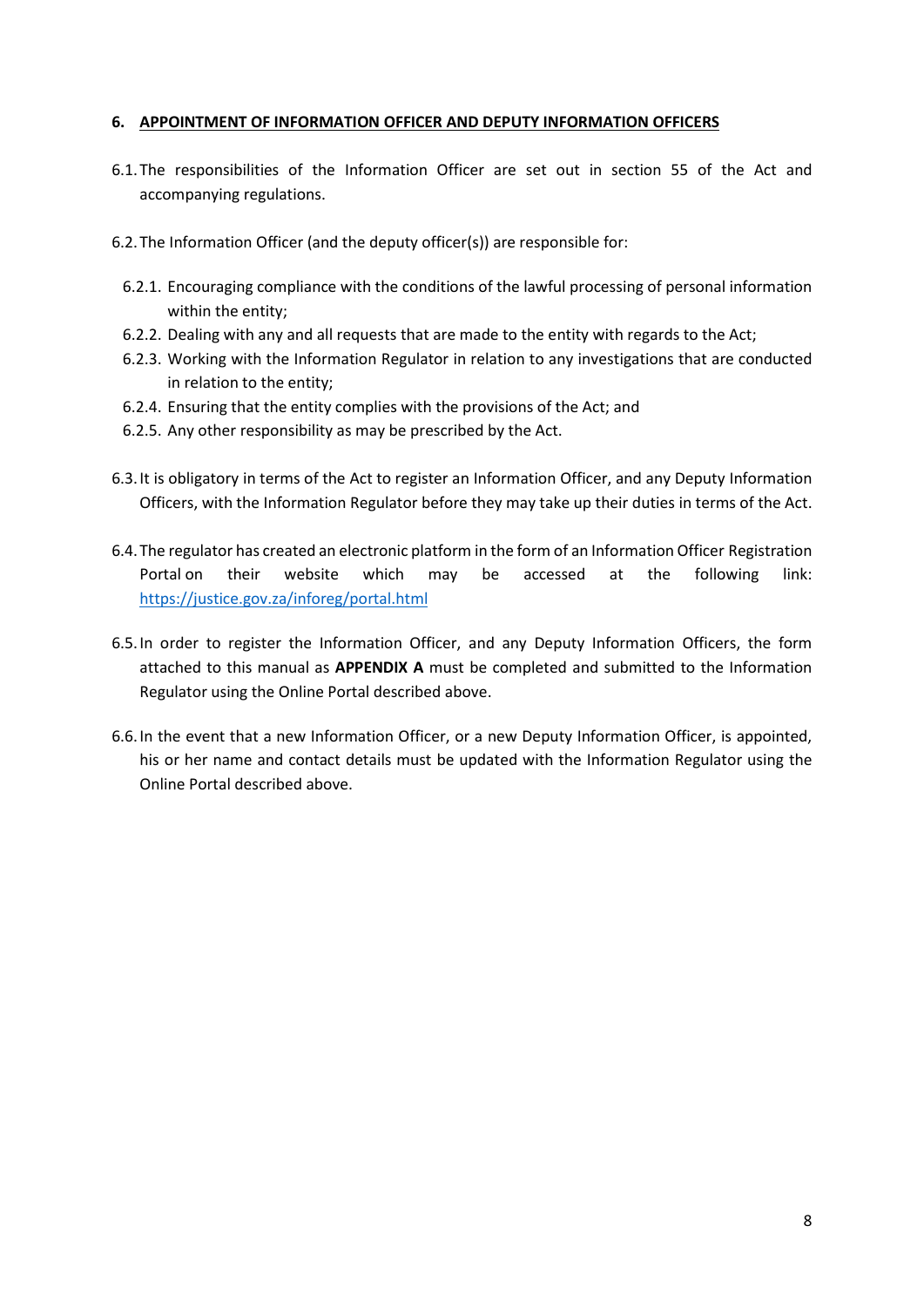#### 7. REGISTRATION AND CONTACT DETAILS OF CURRENT INFORMATION OFFICER AND DEPUTY INFORMATION OFFICER

- 7.1.In accordance with section 55(2) of POPI, the following individuals have been appointed to fulfil the duties of the Information Officer as contained in the Act:
- 7.1.1. Information Officer:

| NAME:          | <b>FLAINE FABER</b>         |
|----------------|-----------------------------|
| Position:      | Company Administrator       |
| Email Address: | robbcarter@global.co.za     |
| Telephone:     | 011 955-1010 / 084 455 0419 |

7.1.2. Deputy Information Officers:

| NAME:          | <b>REINART BERGH</b>     |
|----------------|--------------------------|
| Position:      | <b>Factory Manager</b>   |
| Email Address: | reinartb@mweb.co.za      |
| Telephone:     | 073 221 0192             |
|                |                          |
| NAME:          | <b>ADOLF MARAIS</b>      |
| Position:      | Sales Engineer           |
| Email Address: | robbcarter3@global.co.za |
| Contact No:    | 082 400 9352             |

7.2.The Registration Certificate appointing Elaine Faber, Reinart Bergh and Dolf Marais as the Information Officer and as the Deputy Officers, respectively, is attached to this manual as APPENDIX B.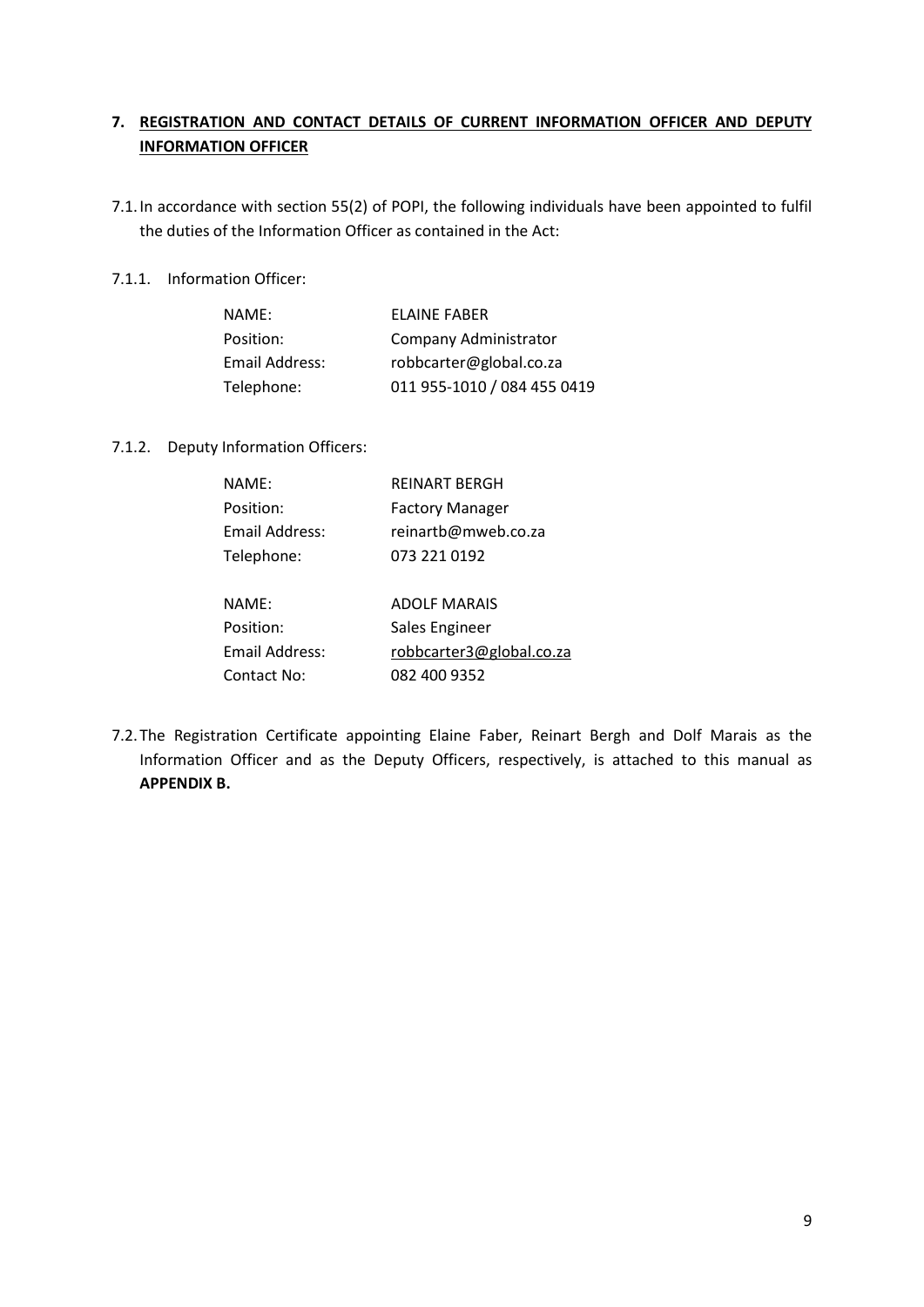#### 8. CROSS-BORDER FLOWS OF PERSONAL INFORMATION

- 8.1.Section 72 of POPI provides that Personal Information may only be transferred out of the Republic of South Africa by ROBB AND CARTER, if:
- 8.1.1. The data subject consents to this, or requests it; or
- 8.1.2. Such third party is subject to a law, binding corporate rules or a binding agreement which protects the personal information in a manner similar to POPI, and such third party is governed by similar rules which prohibit the onward transfer of the personal information to a third party in another country; or
- 8.1.3. The transfer of the personal information is required for the performance of the contract between ourselves and the client; or
- 8.1.4. The transfer is necessary for the conclusion or performance of a contract for the benefit of the client entered into between ourselves and the third party; or
- 8.1.5. The transfer of the personal information is for the benefit of the client and it is not reasonably possible to obtain their consent and that if it were possible the client would be likely to give such consent.
- 8.2.The company does not do any Cross-Border transfers of any Personal Information relating to employees, clients, companies, or the organisation in general.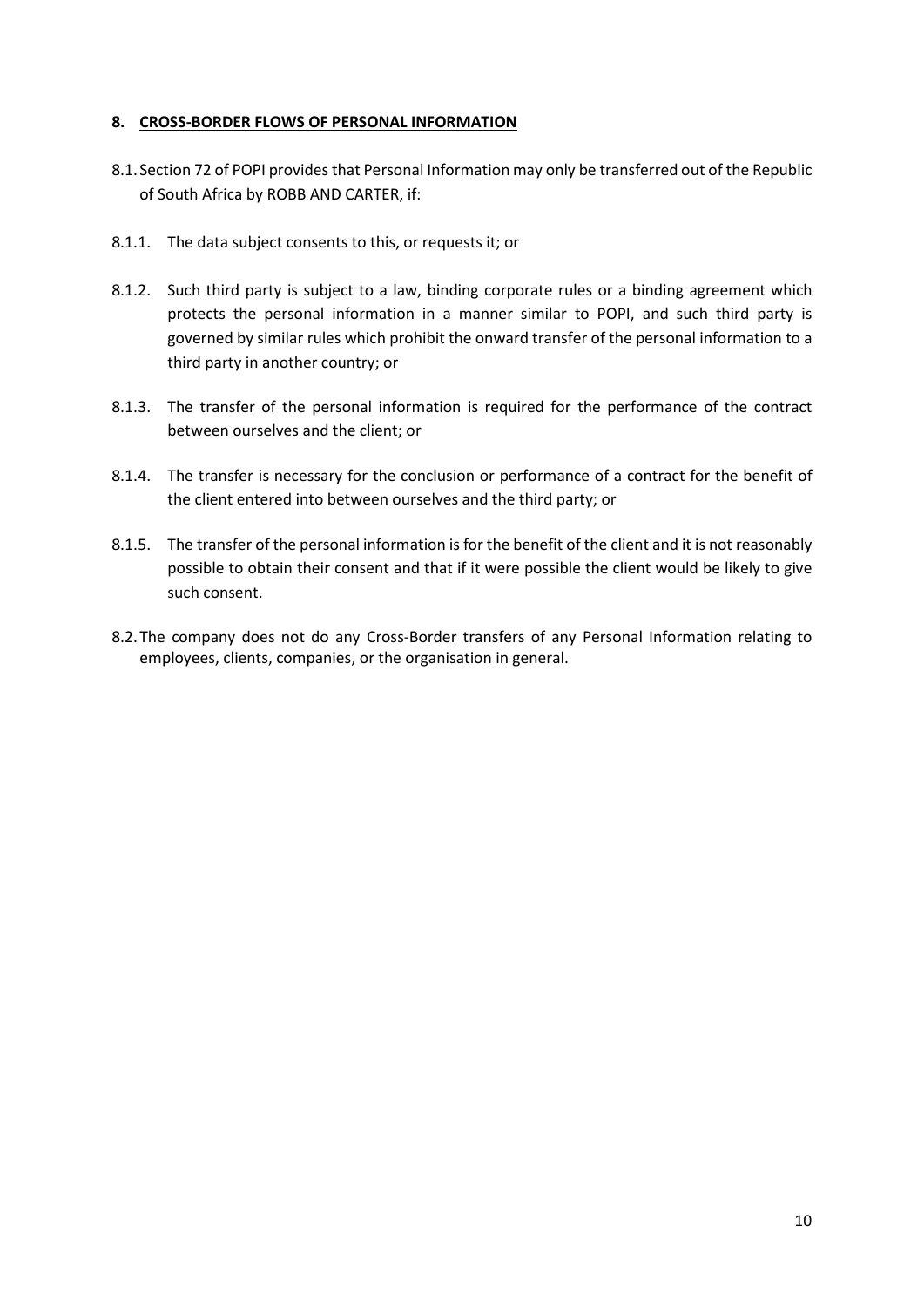#### 9. DESCRIPTION OF INFORMATION SECURITY MEASURES

- 9.1. ROBB AND CARTER relies on up-to-date technology to ensure the confidentiality, integrity, and availability of the Personal Information under its care.
- 9.2. In order to secure the integrity and confidentiality of the personal information in our possession, and to protect it against loss or damage or unauthorized access, the following security safeguards will continue to be implemented:
	- 9.2.1. The business premises where records are kept must remain protected by access control, burglar alarms and armed response.
	- 9.2.2. Archived files must be stored behind locked doors and access control to these storage facilities must be implemented.
	- 9.2.3. All the user terminals on the internal computer network and servers must be protected by passwords that are changed on a regular basis.
	- 9.2.4. The email infrastructure must comply with industry standard security safeguards and meet the General Data Protection Regulation (GDPR), which is standard in the European Union.
	- 9.2.5. Vulnerability assessments must be carried out on the digital infrastructure on an annual basis to identify weaknesses in the systems and to ensure that there is adequate security in place.
	- 9.2.6. An internationally recognized Firewall must be used to protect the data on the local servers, and antivirus protection must be run at least every hour to ensure the systems are kept updated. The security of this system must comply with the GDPR of the European Union.
	- 9.2.7. The staff must be trained to carry out their duties in compliance with POPI, and this training must be ongoing.
	- 9.2.8. It must be a term in every employment contract which creates the obligation to maintain full confidentiality in respect of all of ROBB AND CARTER's clients' personal information.
	- 9.2.9. Employment contracts for staff whose duty it is to process a client's personal information, must include an obligation on the staff member (1) to maintain ROBB AND CARTER's security measures, and (2) to notify their manager/supervisor immediately if there are reasonable grounds to believe that the personal information of a client has been accessed or acquired by any unauthorised person.
- 9.2.10. The processing of the personal information of ROBB AND CARTER's employees must take place in accordance with the rules contained in the relevant Labour legislation.
- 9.2.11. The digital work profiles and privileges of staff who have left ROBB AND CARTER's employ must be properly terminated.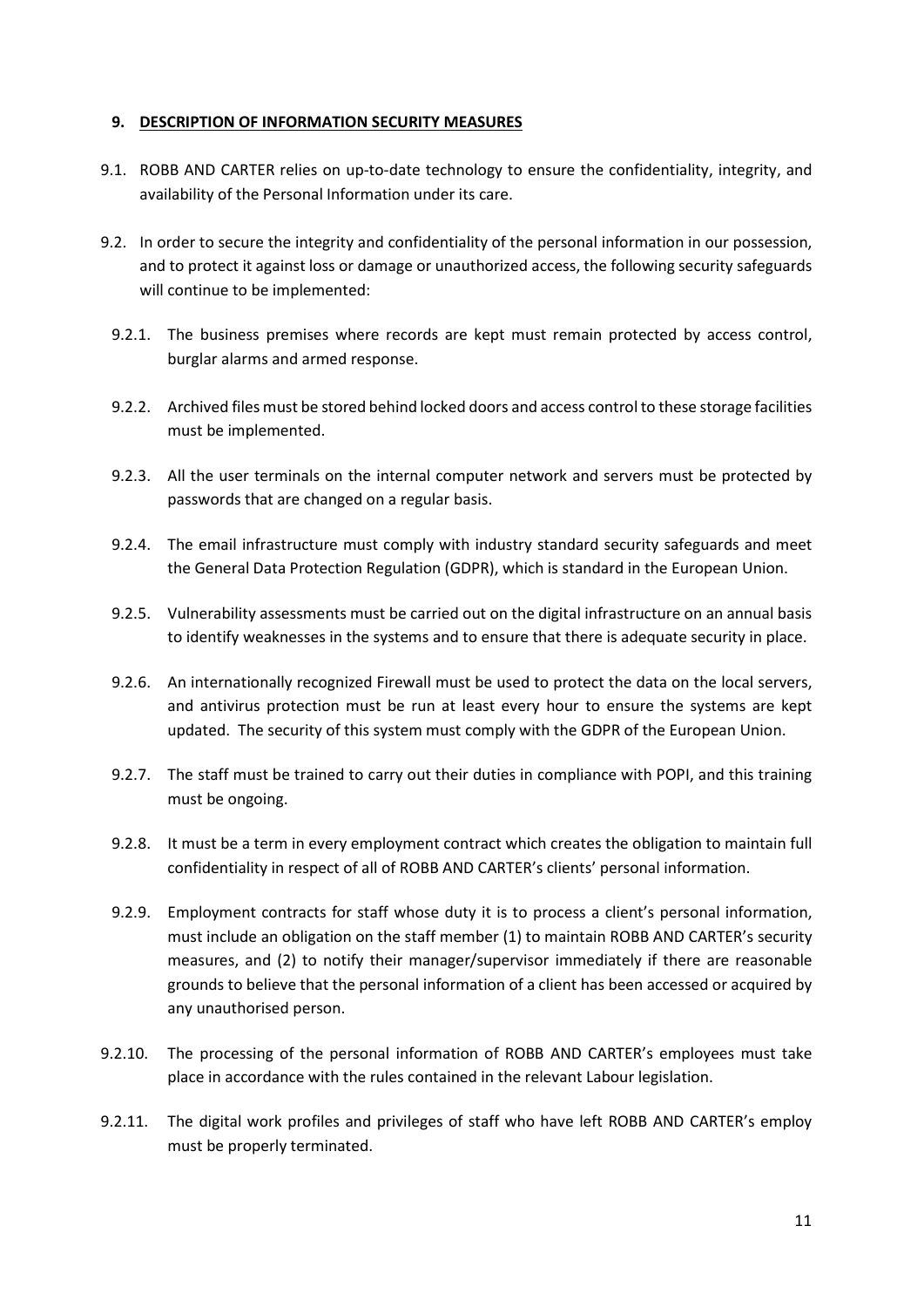- 9.2.12. The personal information of clients and employees must be destroyed timeously in a manner that de-identifies the person.
- 9.2.13. These security safeguards must be verified on a regular basis to ensure effective implementation, and these safeguards must be continually updated in response to new risks or deficiencies.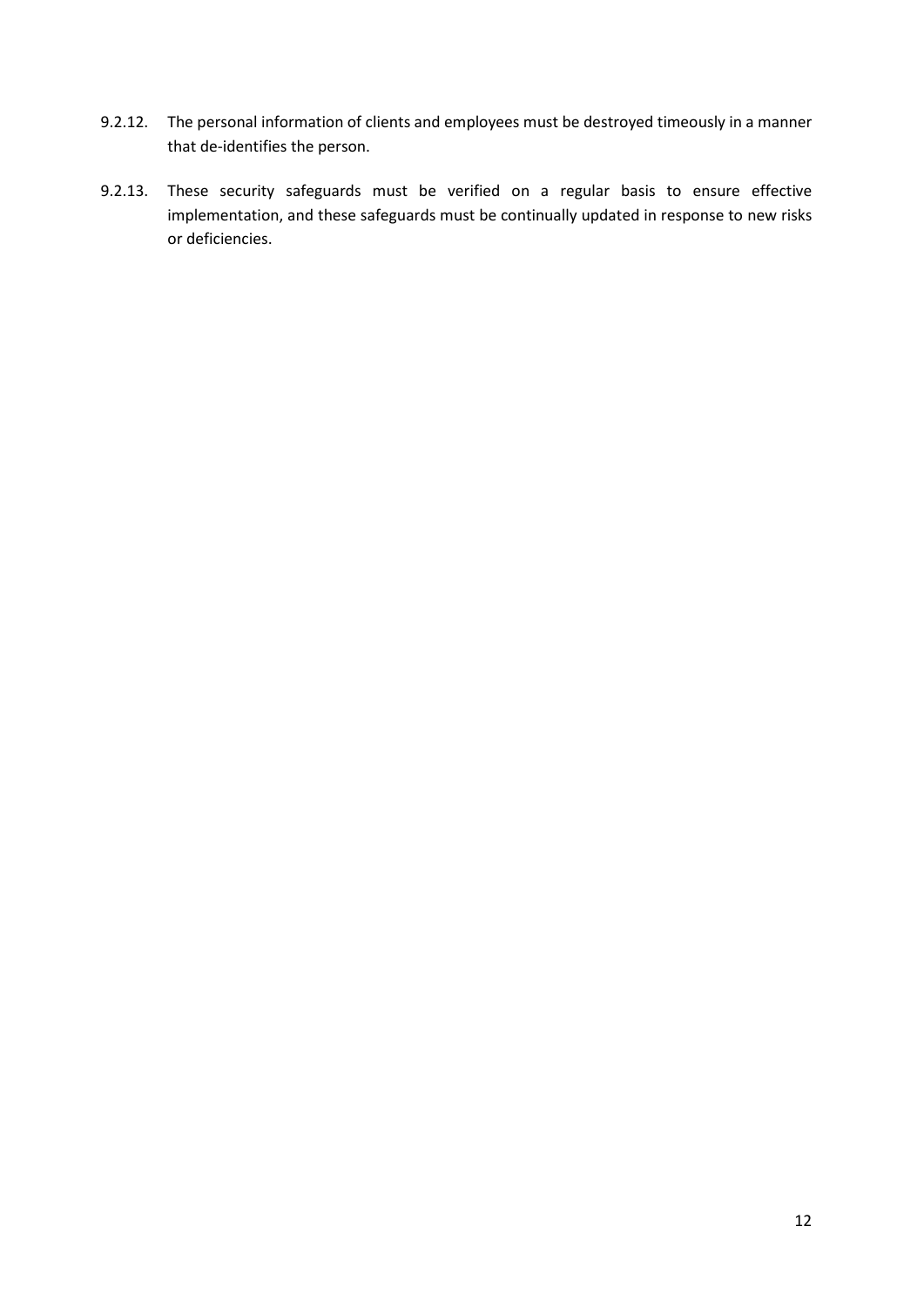#### 10. CONSENT TO THE PROCESSING OF PERSONAL INFORMATION BY A DATA SUBJECT

- 10.1. POPI defines consent to be "any voluntary, specific and informed expression of will in terms of which permission is given for the processing of personal information ".
- 10.2. In compliance with the conditions for the lawful processing of personal information set out in Chapter 3 of POPI, each data subject will be asked to complete a Protection of Personal Information Agreement and Consent Declaration.
- 10.3. This consent form provides data subjects with information regarding how ROBB AND CARTER obtains, uses and discloses personal Information in accordance with the requirements of POPI and obtains the Data Subject's consent to do so.
- 10.4. In order to ensure that the necessary consent is obtained in this way, the Protection of Personal Information Agreement and Consent Declaration attached to this manual as APPENDIX C must be completed by the Data Subject and submitted to the Information Officer.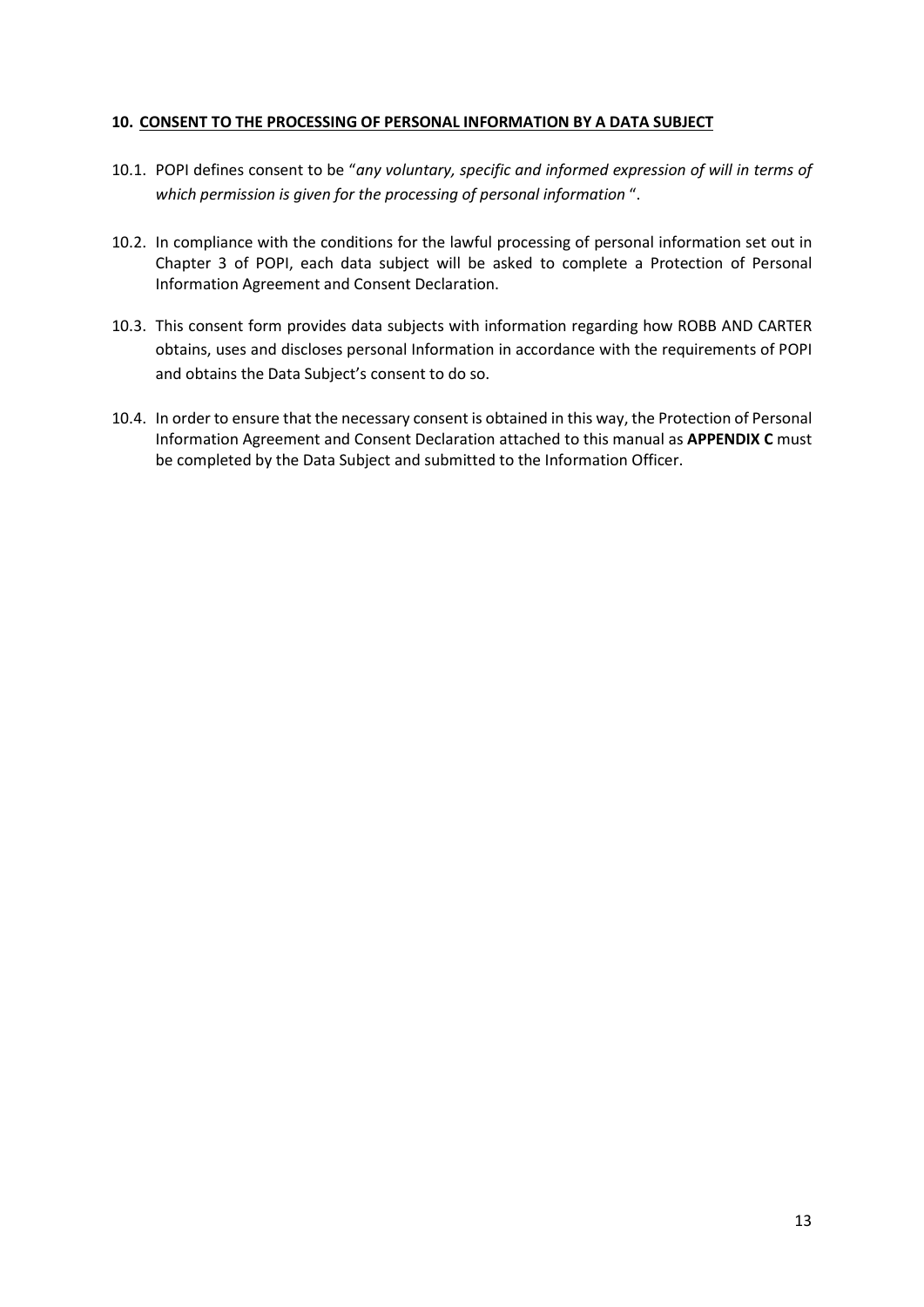#### 11. OBJECTION TO THE PROCESSING OF PERSONAL INFORMATION BY A DATA SUBJECT

- 11.1. Section 11 (3) of POPI and regulation 2 of the POPI Regulations provides that a Data Subject may, at any time, object to the Processing of his, her or its Personal Information in the prescribed form.
- 11.2. This is subject to the following exception contained in the Act:
- 11.2.1. A data subject may object, at any time, to the processing of personal information on reasonable grounds relating to his, her or its particular situation, unless legislation provides for such processing.
- 11.3. Should a Data Subject seek to object to the processing of his/her/its Personal Information, the form attached to this manual as APPENDIX D must be completed by the Data Subject and submitted to the Information Officer.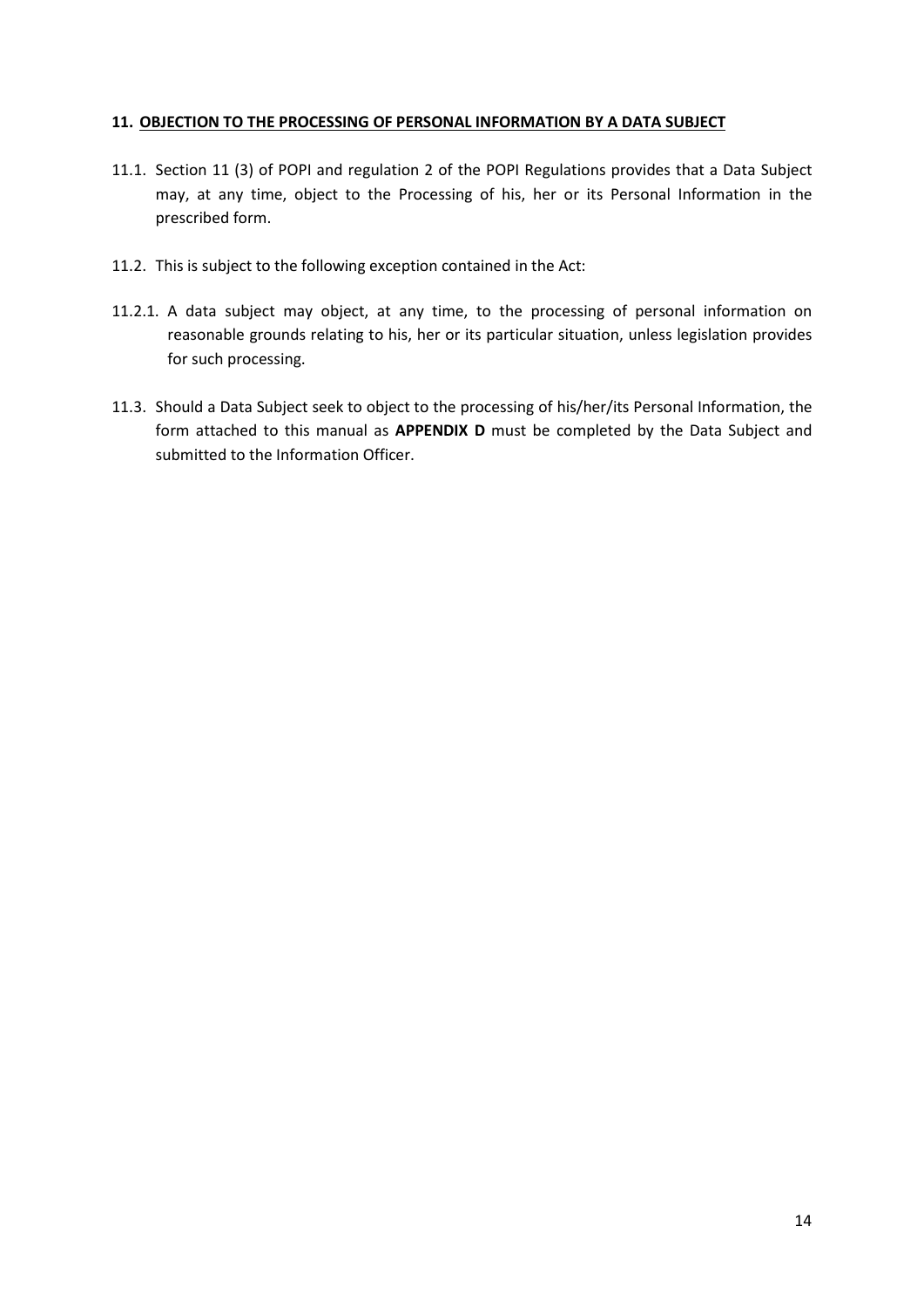#### 12. REQUEST FOR CORRECTION OR DELETION OF PERSONAL INFORMATION

- 12.1. Section 24 of POPI and regulation 3 of the POPI Regulations provides that a Data Subject may request for their Personal Information to be corrected/deleted in the prescribed form.
- 12.2. Should a Data Subject seek to correct or delete his, her or its Personal Information, the form attached to this manual as **APPENDIX E** must be completed by the Data Subject and submitted to the Information Officer.
- 12.3. ROBB AND CARTER must notify the data subject, who has made a request in terms of subsection (1), of the action taken as a result of the request.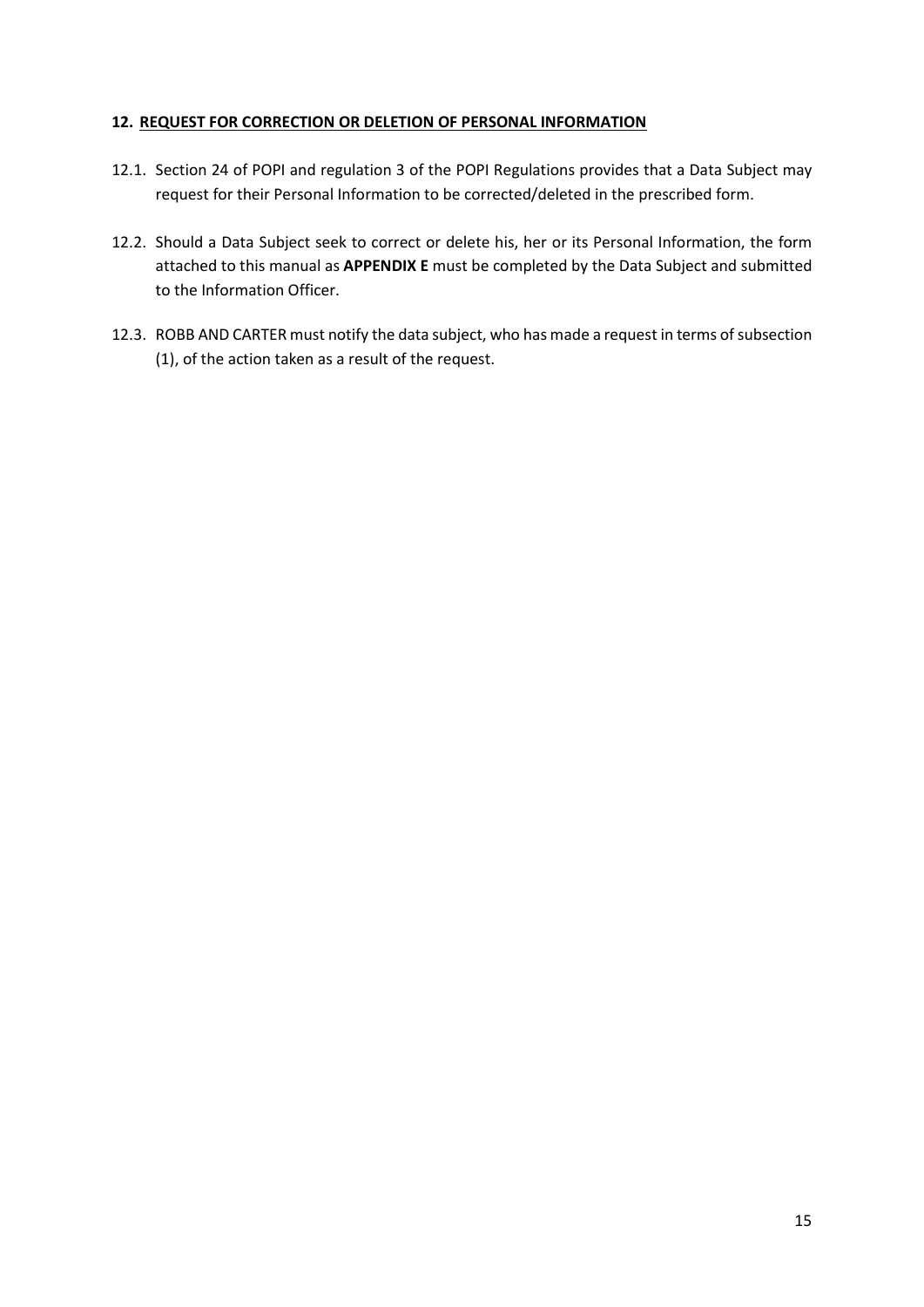#### 13. APPLICATION FOR THE CONSENT OF A DATA SUBJECT FOR THE PURPOSE OF DIRECT MARKETING

- 13.1. Direct Marketing includes any communication by means of any form of electronic communication, including automatic calling machines, facsimile machines, SMSs or e-mail.
- 13.2. Section 69 (2) provides that the processing of personal information of a data subject for the purpose of direct marketing is prohibited unless the data subject has given his, her or its consent to the processing.
- 13.3. Should ROBB AND CARTER wish to obtain a Data Subject's consent to process his, her or its Personal Information for the purpose of Direct Marketing, the form attached to this manual as APPENDIX F must be completed by the Responsible Party and delivered to the Data Subject.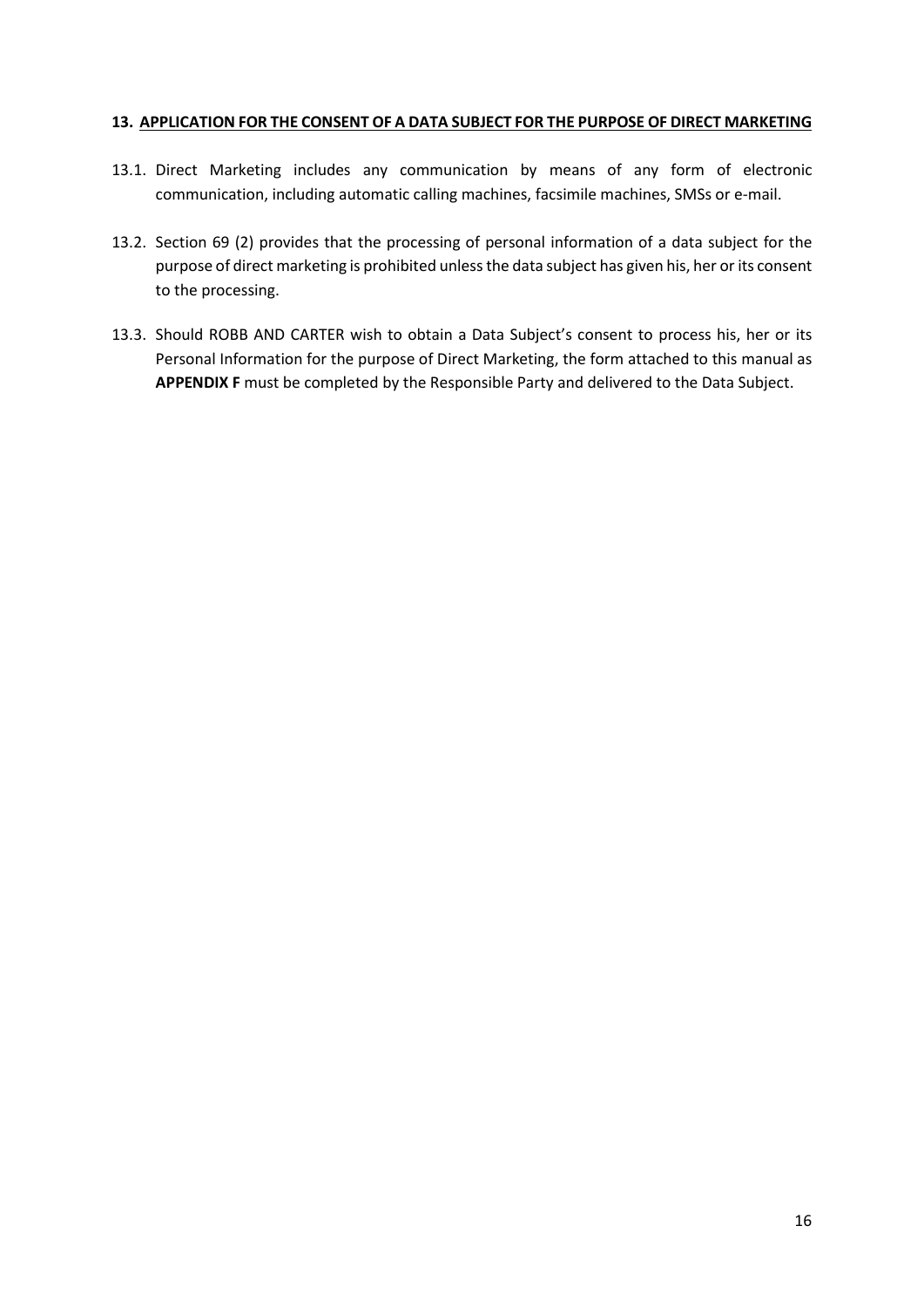#### 14. SECURITY BREACHES

- 14.1. Should it appear that the personal information of a client has been accessed or acquired by an unauthorised person, the Information Regulator and the relevant client/ must be notified unless we are no longer able to identify the client/s. This notification must take place as soon as reasonably possible.
- 14.2. Such notification must be given to the Information Regulator first as it is possible that they, or another public body, might require the notification to the client/s be delayed.
- 14.3. The notification to the client must be communicated in writing in one of the following ways, with a view to ensuring that the notification reaches the client:
	- 14.3.1. By mail to the client's last known physical or postal address;
	- 14.3.2. By email to the client's last known email address; or
	- 14.3.3. As directed by the Information Regulator.
- 14.4. This notification to the client must give sufficient information to enable the client to protect themselves against the potential consequences of the security breach, and must include:
	- 14.4.1. A description of the possible consequences of the breach;
	- 14.4.2. Details of the measures that ROBB AND CARTER intends to take or has taken to address the breach;
	- 14.4.3. The recommendation of what the client could do to mitigate the adverse effects of the breach; and
	- 14.4.4. If known, the identity of the person who may have accessed, or acquired the personal information.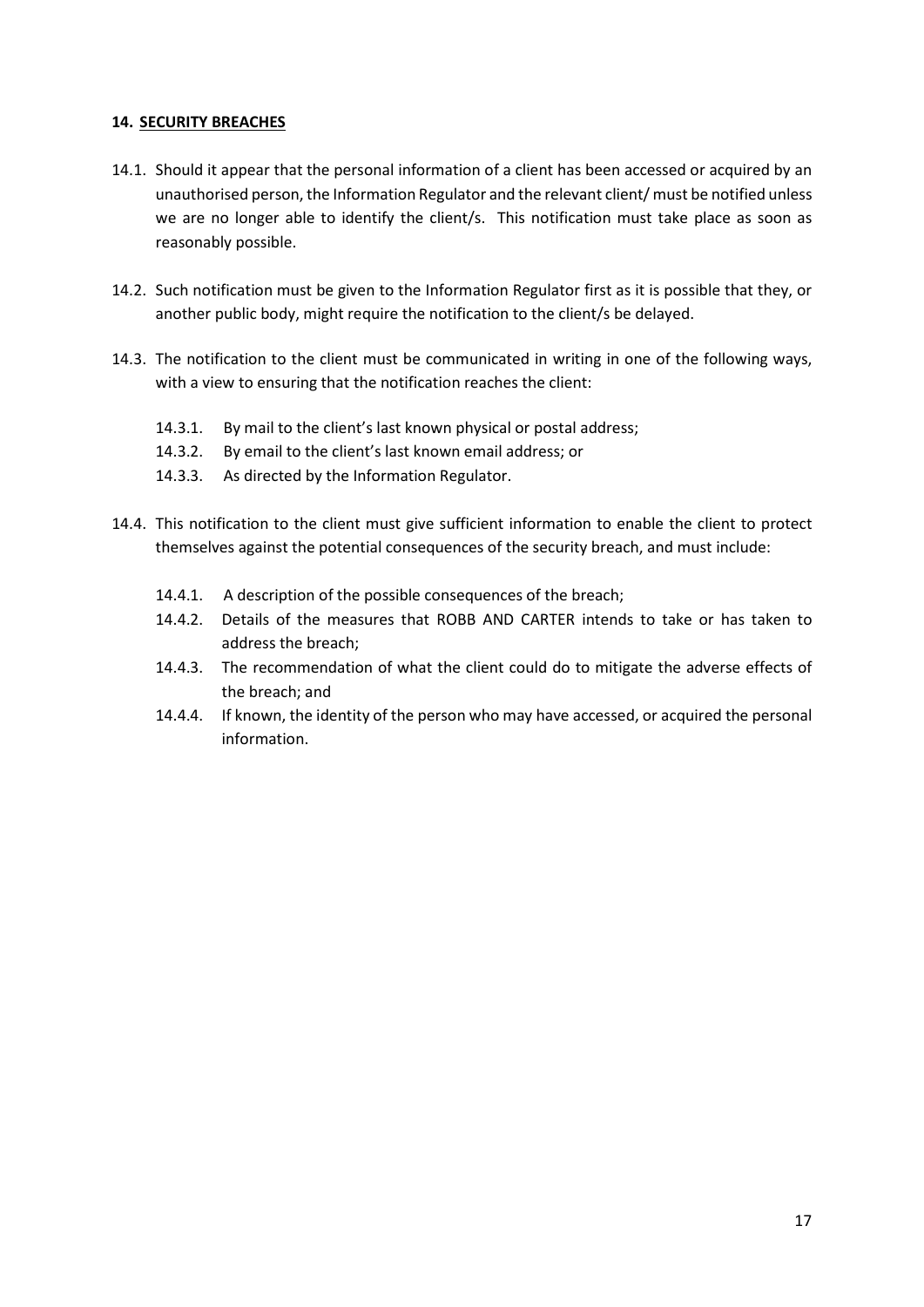#### 15. COMPLAINTS REGARDING INTERFERENCE WITH THE PROTECTION OF PERSONAL INFORMATION

- 15.1. In terms of Section 74 of the Act, any person may submit a complaint to the Information Regulator in the prescribed manner and form alleging interference with the protection of the personal information of a data subject.
- 15.2. Should any person wish lodge a complaint with the Information Regulator regarding an alleged interference with personal information of a data subject by ROBB AND CARTER, the form attached to this manual as APPENDIX G must be completed and submitted to the Information Regulator.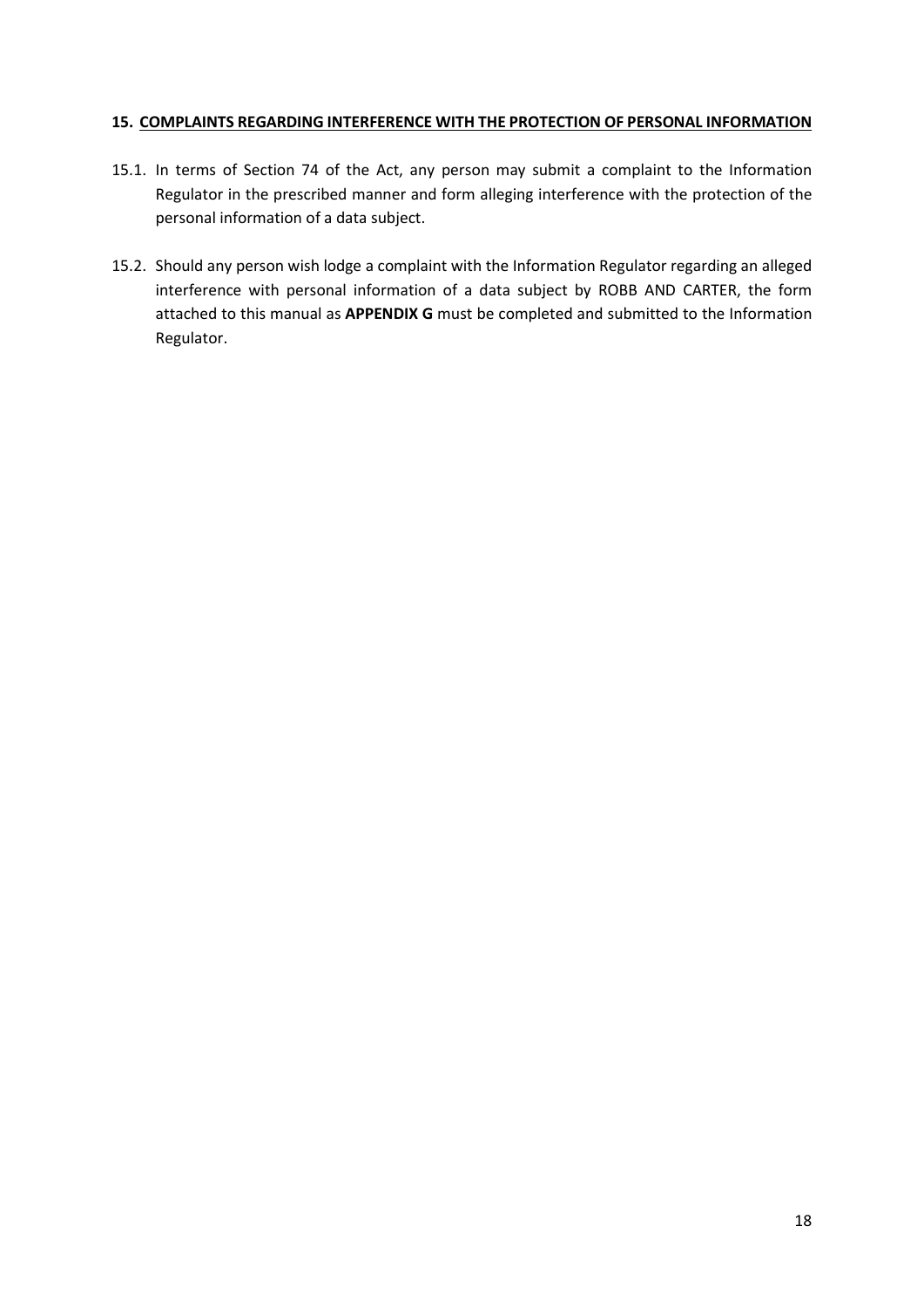#### 16. OFFENCES AND PENALTIES

- 16.1. POPI provides for serious penalties for the contravention of its terms. For minor offences a guilty party can receive a fine or be imprisoned for up to 12 months. For serious offences the period of imprisonment rises to a maximum of 10 years. Administrative fines for the ROBB AND CARTER can reach a maximum of R10 million.
- 16.2. Breaches of this Compliance Manual will also be viewed as a serious disciplinary offence.
- 16.3. It is therefore imperative that the ROBB AND CARTER complies strictly with the terms of this Compliance Manual.